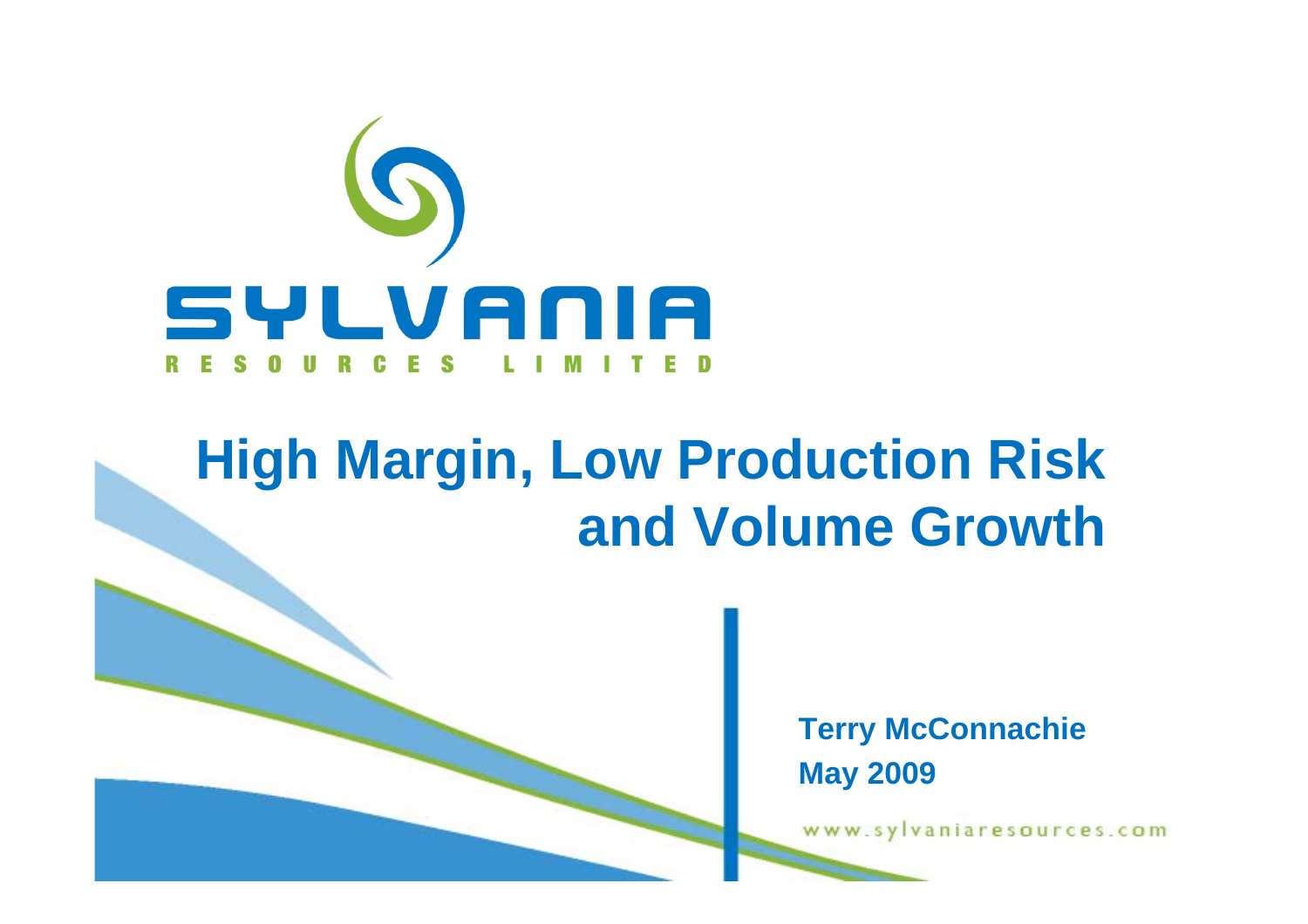### **Disclaimer**



- • Certain forward-looking statements may be contained in this presentation which include, without limitation, expectations regarding platinum prices, estimates of production, operating expenditure, capital expenditure and projections regarding the completion of capital projects as well as the financial position of the company. Although Sylvania believes that the expectations reflected in such forward-looking statements are reasonable, no assurance can be given that such expectations will prove to be accurate. Accordingly, results could differ from those projected as <sup>a</sup> result of, among other factors, changes in economic and market conditions, changes in the regulatory environment and other business and operational risks.
- • Therefore, Sylvania gives no warranty, express or implied that the projections and/or material contained in this presentation will be achieved or prove to be correct. Sylvania, its officers, employees and advisors expressly disclaim all responsibility relating to or resulting from the use of the material and information contained in this presentation and exclude all liability whatsoever (including negligence) for any loss or damage suffered by any person as <sup>a</sup> result of the use of any of the information in this presentation or any error or omission there from. It should not be expected from Sylvania to update any person regarding any inaccuracy, omission or change of the information contained in this presentation.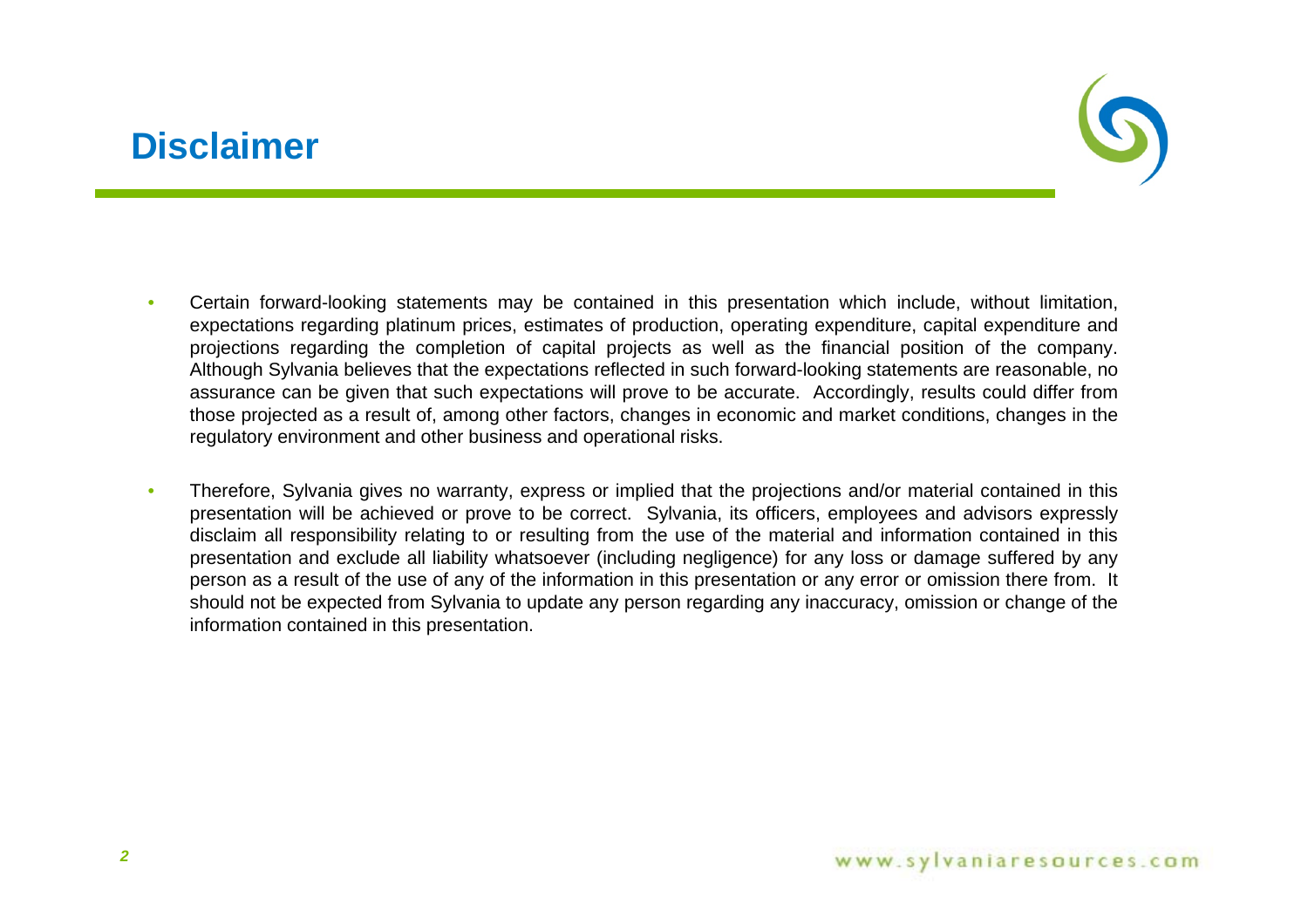

- • South African tailings dump and opencast platinum group metals producer.
- $\bullet$  ASX and AIM-listed
	- $\bullet$ (ASX, AIM:SLV)
- •181.7 m shares in issue. Corporate activity in progress which will result in issued shares increasing.
- •Share price: £0.48\*
- •Market cap: £87.2m\*
- •Cash: £19.3m\*; no debt; strong cash flow
- •Acquisition of more surface and near surface resources underway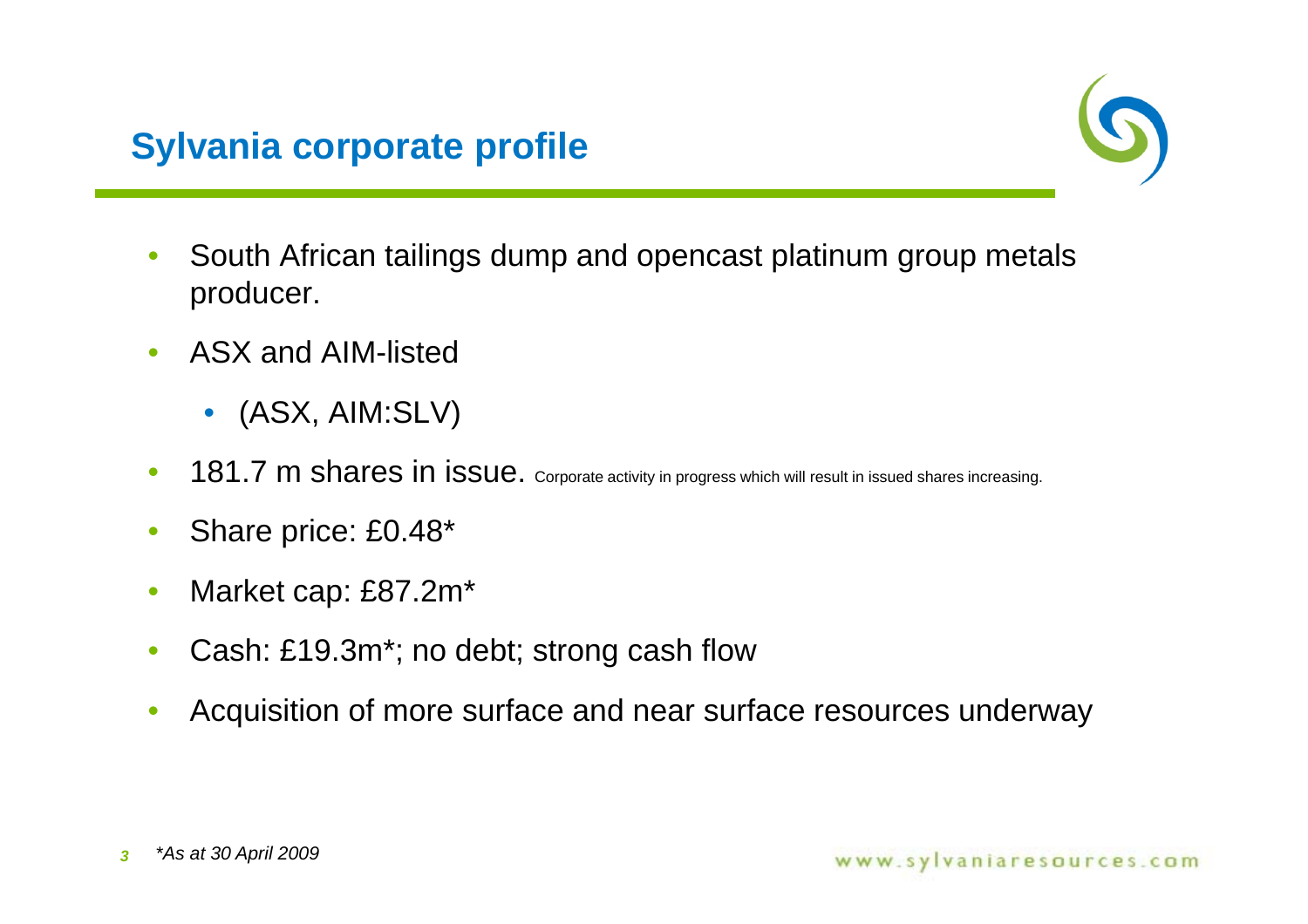### **Business Structure**



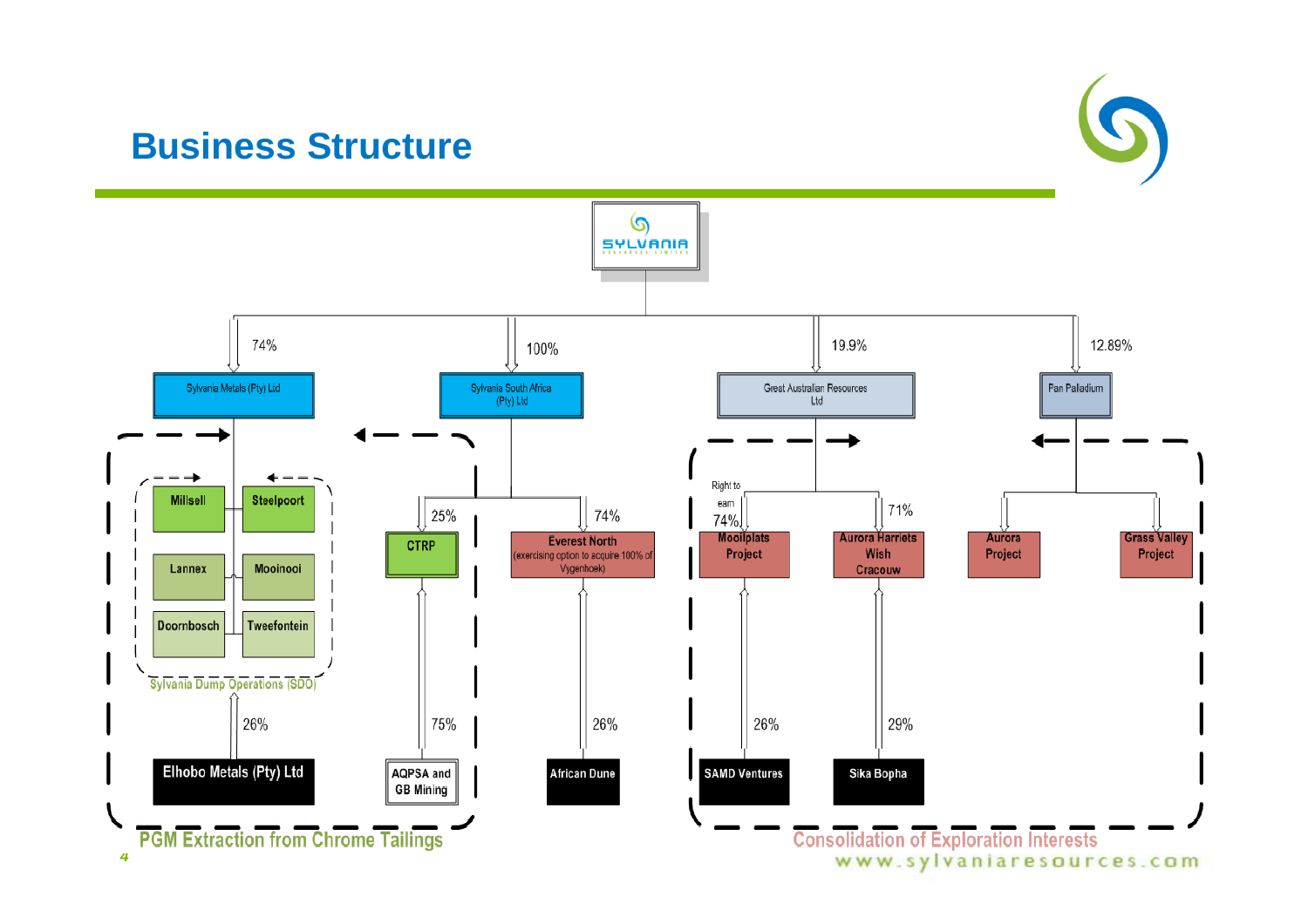## **Location – in the heart of 'PGM country'**



www.sylvaniaresources.com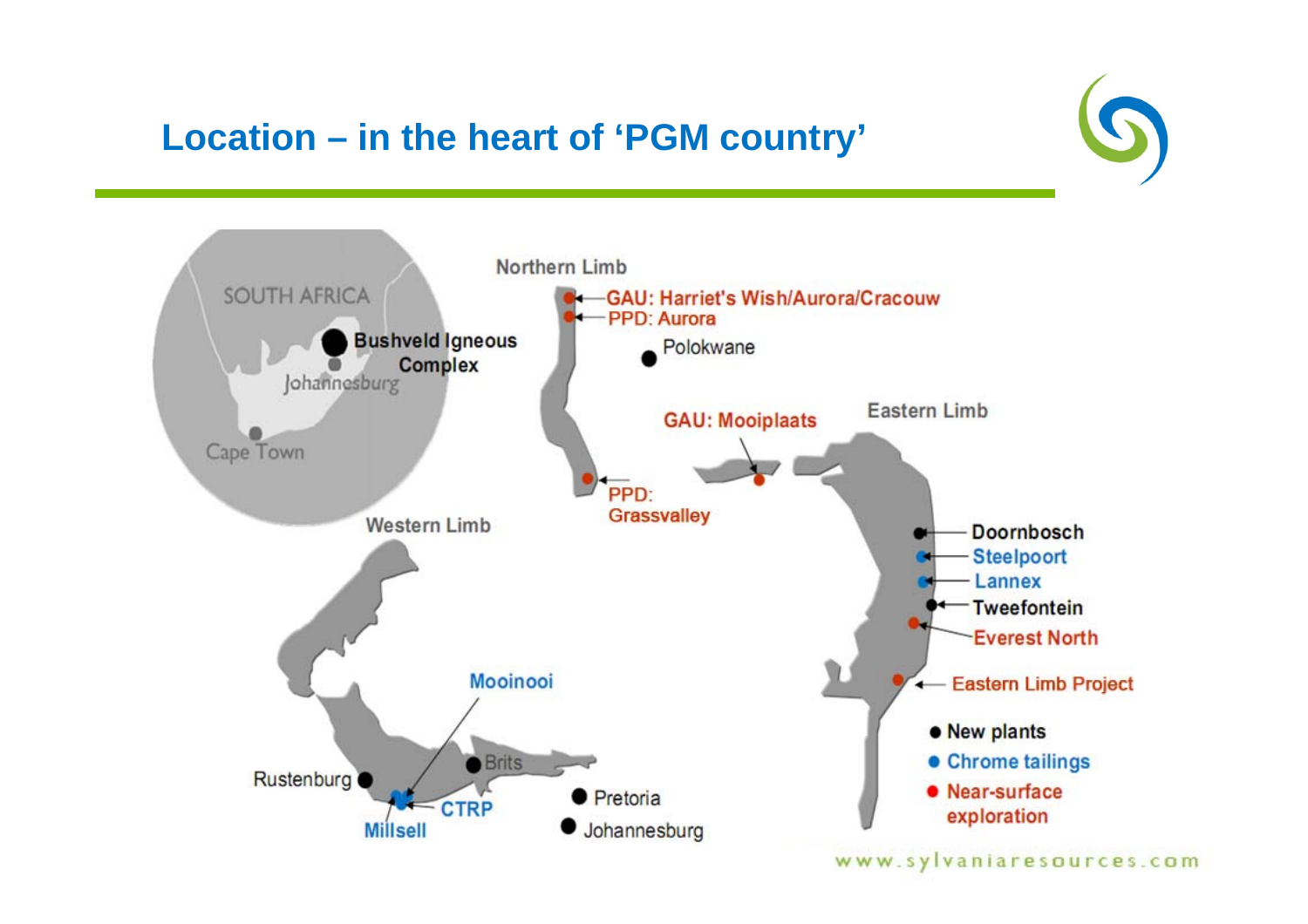### **Sylvania – Ounces production on track. (3 of 6 plants now operational.)**

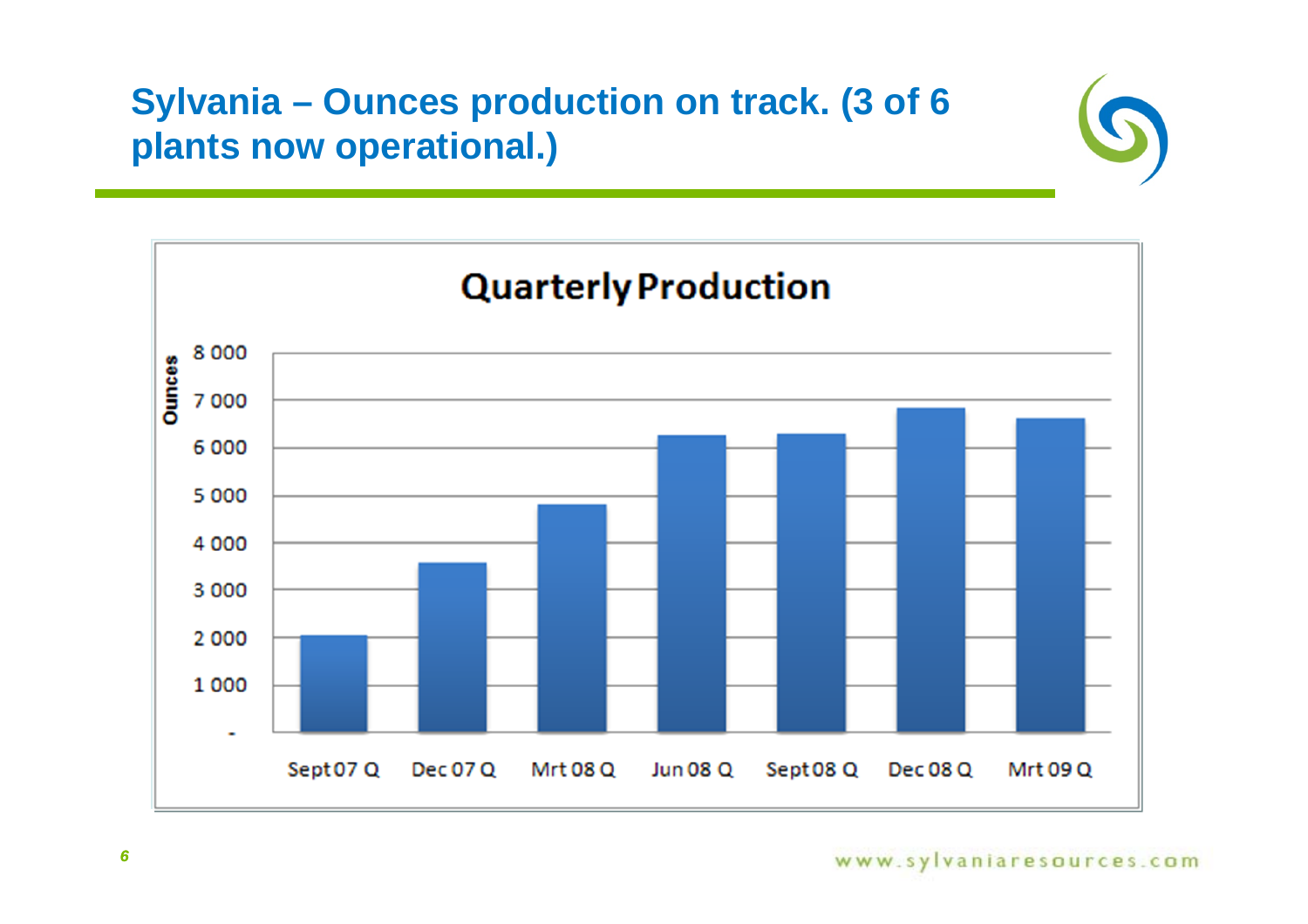### **Profitability through PGM slump**

- • Proven profitability despite downturn in prices
	- $\bullet$ uninterrupted production (Q3 09: 6 218oz)
	- $\bullet$ cash costs
	- **Sylvania Resources** 120 ZAR - Millions 100 80 60 40 20 Sept 07 Q **Dec 07 Q Mrt 08 Q Jun 08 Q** Sept 08<sub>Q</sub> **Dec 08 Q** Mrt 09 Q ■ Operating Profit BT & exchange variances (100%) **M**Turnover
- Q3 09: R2 741/PGMoz (US\$276/oz)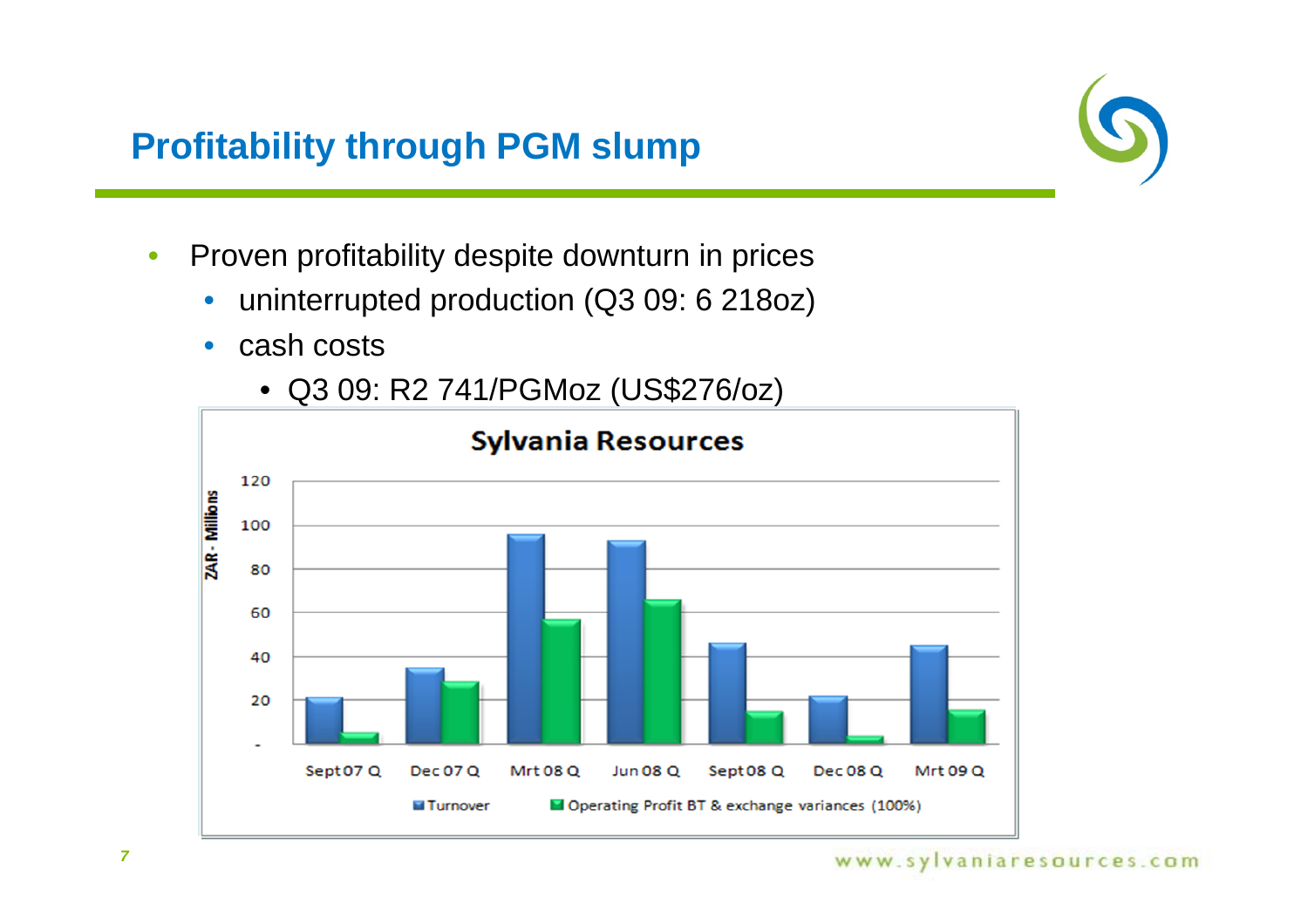### **Cost profile ensures sustainability**



Current producing mines - US\$ cash costs per PGM oz (H1 2008)



*Source: RBCCM 2008*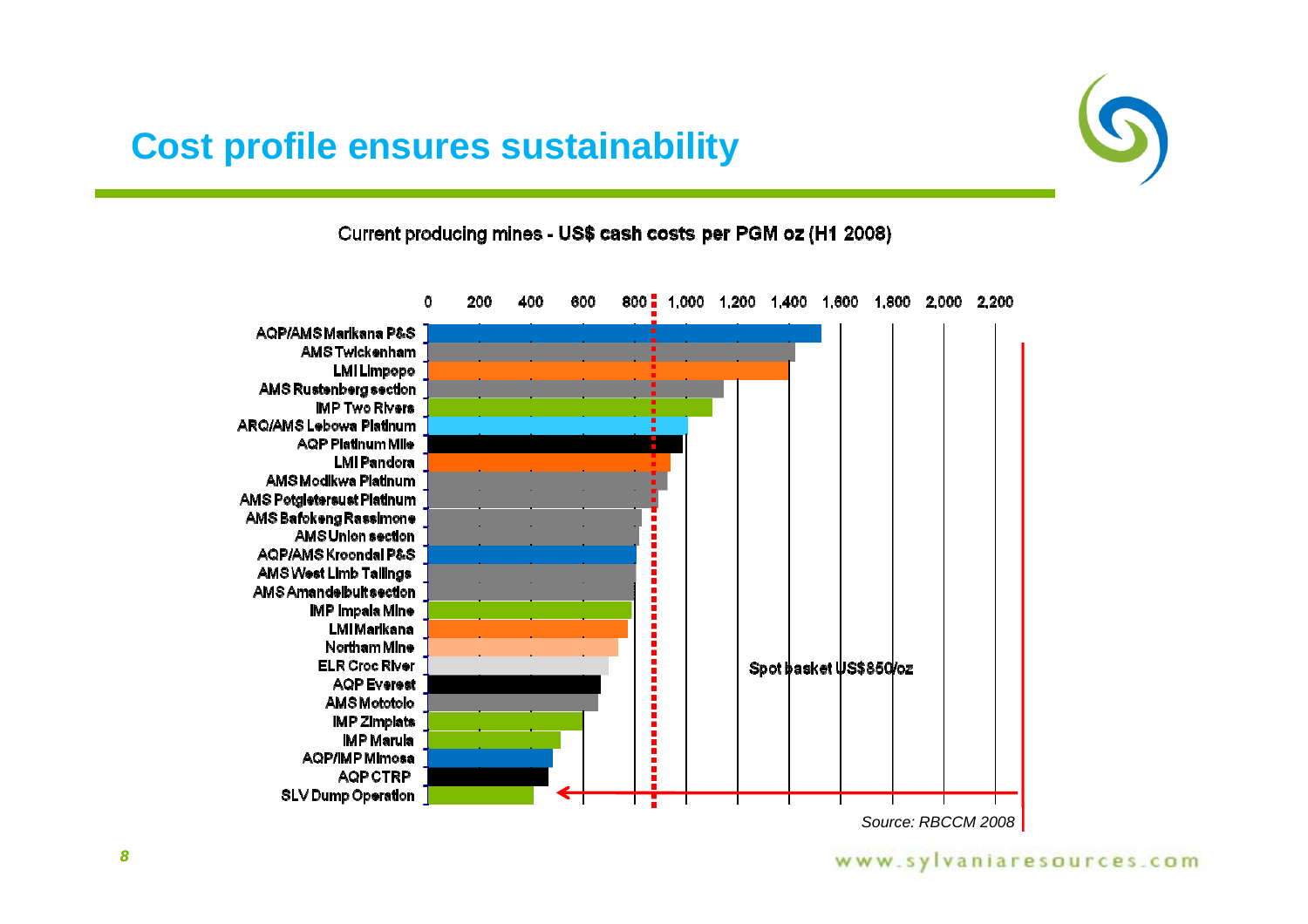### **Pipeline of development projects**



| <b>Status</b> | Project            |     | 2009 |     |     |     |     |     |     |     |     | 2010 |     |     |     |     |     |     |     |
|---------------|--------------------|-----|------|-----|-----|-----|-----|-----|-----|-----|-----|------|-----|-----|-----|-----|-----|-----|-----|
|               |                    | Jan | Feb  | Mar | Apr | May | Jun | Jul | Aug | Sep | Oct | Nov  | Dec | Jan | Feb | Mar | Apr | May | Jun |
|               | Lannex             |     |      |     |     |     |     |     |     |     |     |      |     |     |     |     |     |     |     |
|               | Broken Hill Chrome |     |      |     |     |     |     |     |     |     |     |      |     |     |     |     |     |     |     |
|               | Lannex PGM Plant   |     |      |     |     |     |     |     |     |     |     |      |     |     |     |     |     |     |     |
|               | Mooinooi           |     |      |     |     |     |     |     |     |     |     |      |     |     |     |     |     |     |     |
|               | Mooinooi Chrome    |     |      |     |     |     |     |     |     |     |     |      |     |     |     |     |     |     |     |
|               |                    |     |      |     |     |     |     |     |     |     |     |      |     |     |     |     |     |     |     |
|               | Mooinooi PGM Plant |     |      |     |     |     |     |     |     |     |     |      |     |     |     |     |     |     |     |
|               | Tweefontein        |     |      |     |     |     |     |     |     |     |     |      |     |     |     |     |     |     |     |
|               | Doornbosch         |     |      |     |     |     |     |     |     |     |     |      |     |     |     |     |     |     |     |

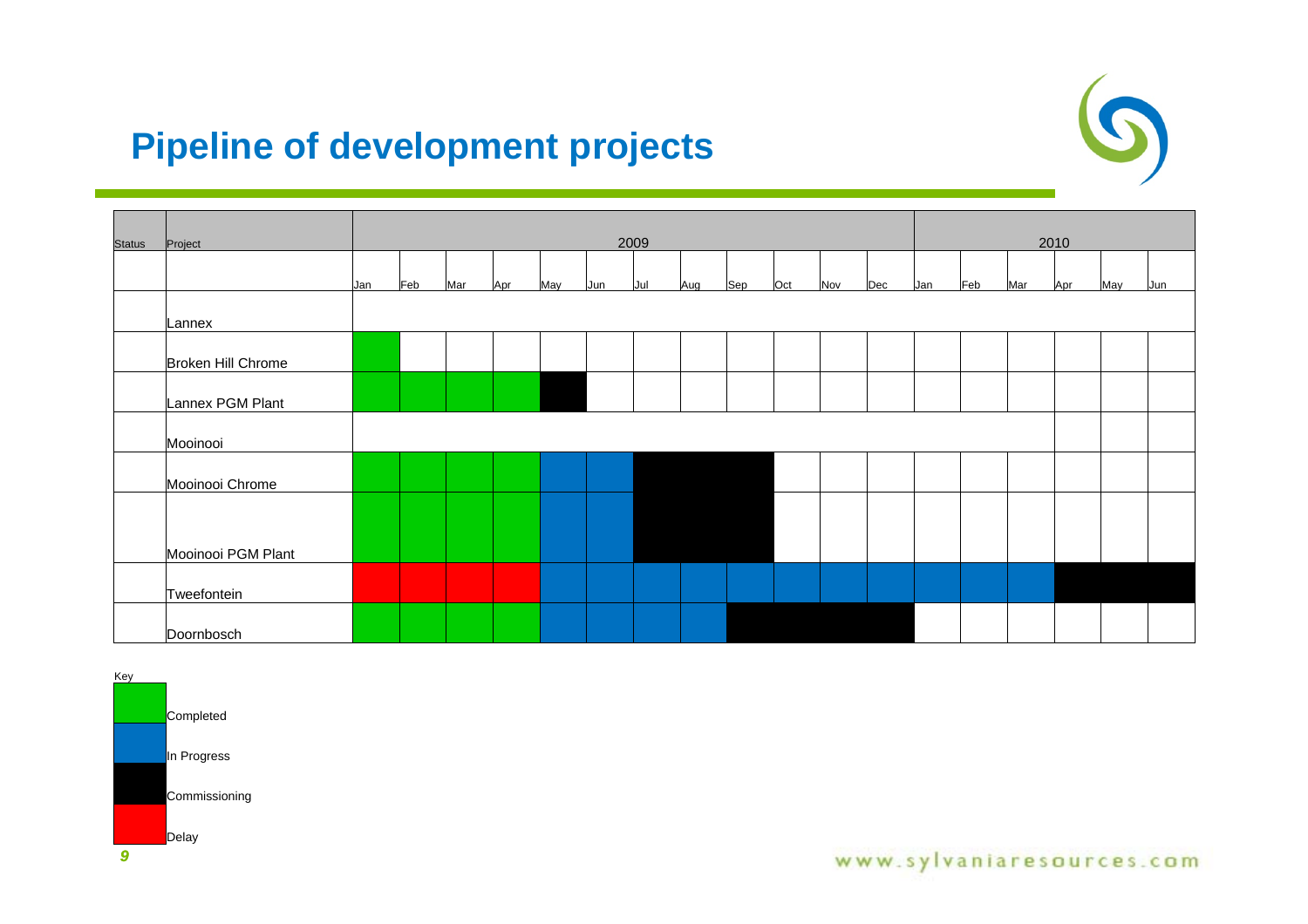### **Sylvania – growing into the future**



### **Sylvania Resources - Ounce production from Plants**



#### www.sylvaniaresources.com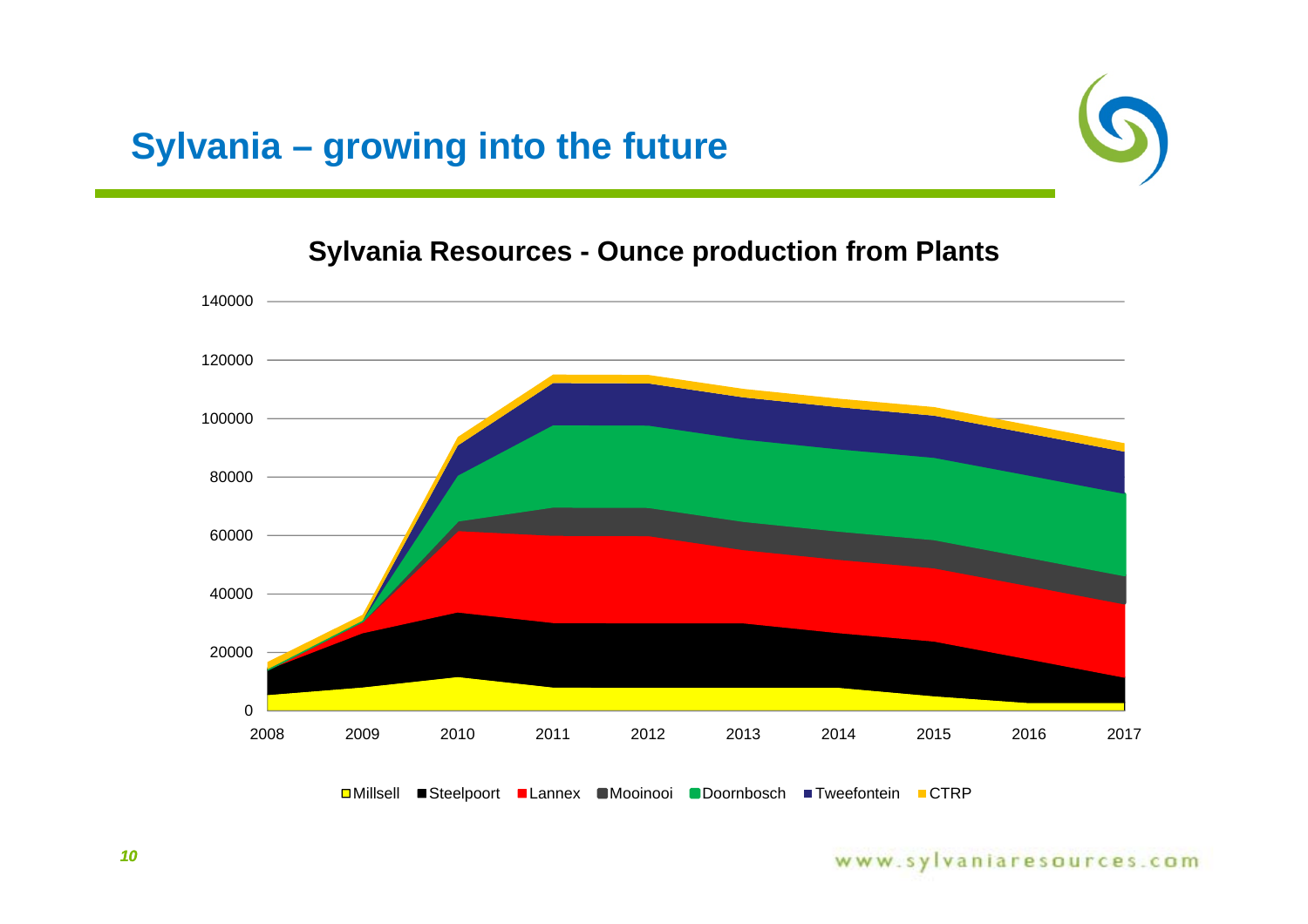### **Securing future volume growth**



|                                             |               | <b>Doornbosch</b> | <b>Tweefontein</b> |
|---------------------------------------------|---------------|-------------------|--------------------|
| Available dump tonnes                       | t             | 83 256            | 909 120            |
| Current arisings per month next<br>25 years | t             | 40 000            | 20 000             |
| <b>Total feed</b>                           | t/m           | 40 000            | 36 000             |
| <b>Total feed</b>                           | g/t           | 6.00              | 4.00               |
| PGM feed tonnes per month                   | t             | 18 800            | 16 900             |
| PGM grade                                   | g/t           | 7.50              | 6.00               |
| <b>PGM</b> recoveries                       | $\frac{0}{0}$ | 48                | 48                 |
| PGM per month (estimate)                    | <b>OZ</b>     | 2 1 7 6           | 1 565              |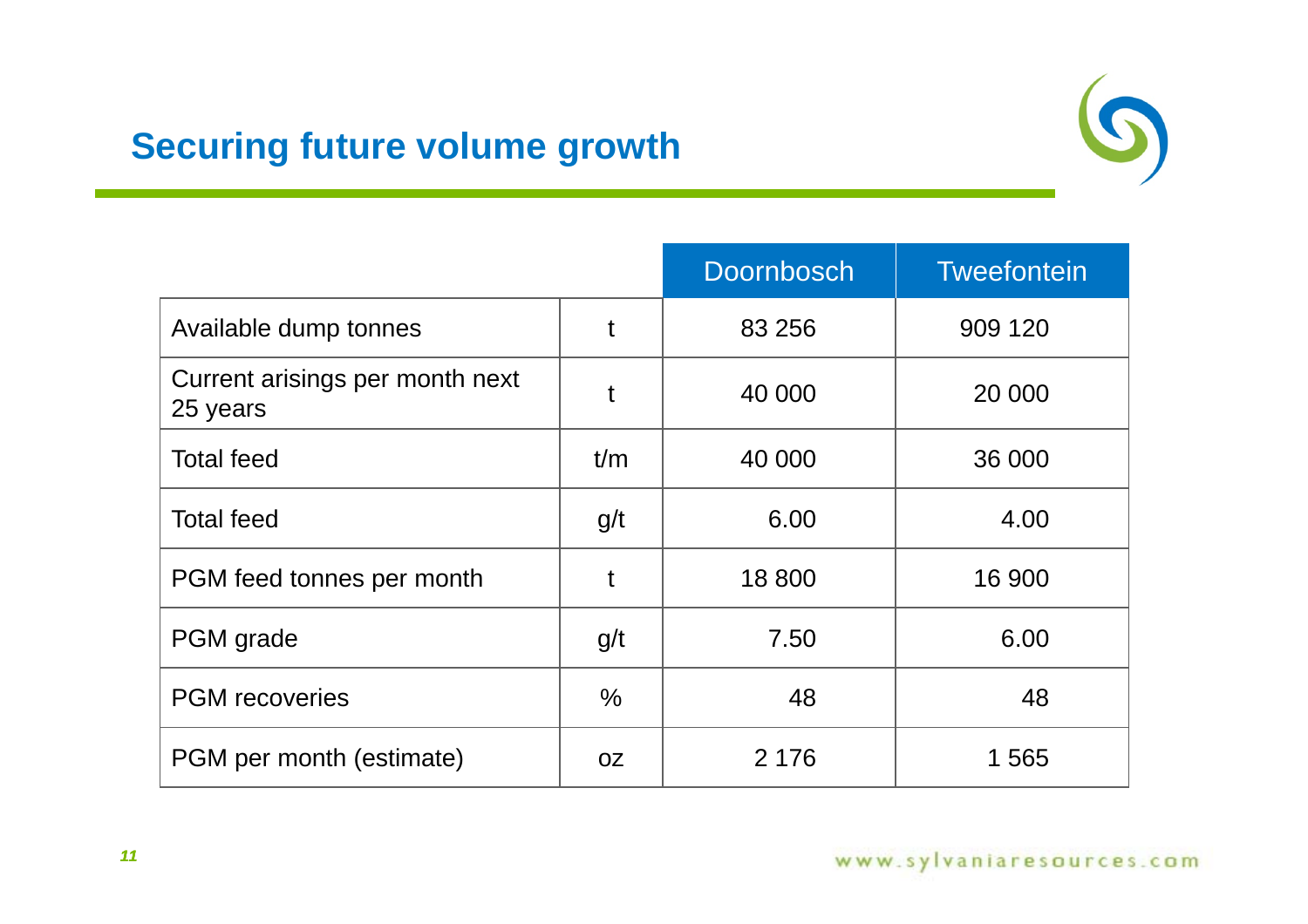**PGM markets – where's the upside?**



- • Vehicle sector remains key demand driver
	- •new avenues for growth – auto sector in BRIC countries
	- $\bullet$ Euro IV legislation imposed in Shanghai, Beijing, Guangzhou
	- •Euro V by end 2009 in Europe – new vehicles will need to compliant
- • Supply constraints expected to restore balance
	- • With potential for future deficits as demand revives and inventories are depleted

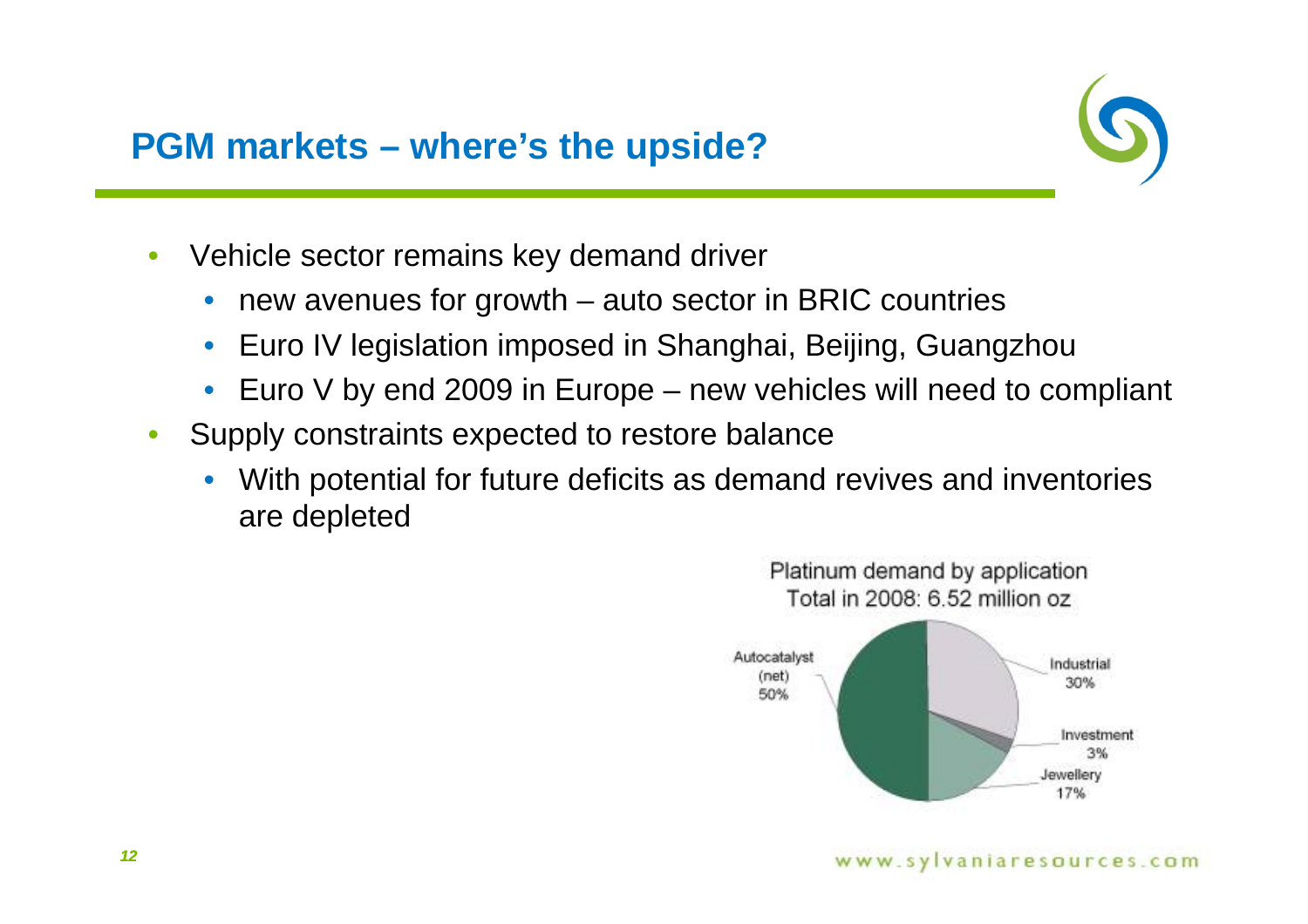### **Strategy**



- • Sylvania has acquired an interest in opencast Platreef resources
	- Sylvania holds
		- 19.9% of Great Australian
		- 12.89% of Pan Palladium
- $\bullet$  Sylvania has made a bid for all the shares that it does not own in Pan Palladium and Great Australian resources.
- • The offer is 1 SLV share for every 18 GAU and 1 SLV share for every 10 PPD shares
- • Assuming a 100% acceptance of the offer
	- • This will increase the SLV shares in issue by 17% from 181.7m to 213.3 million
- $\bullet$  This gives Sylvania an interest in a potential opencast resource of
	- $\bullet$  10.1 million ounces (2E +Au), 179 000 tons of Nickel, 152 000 tons of Copper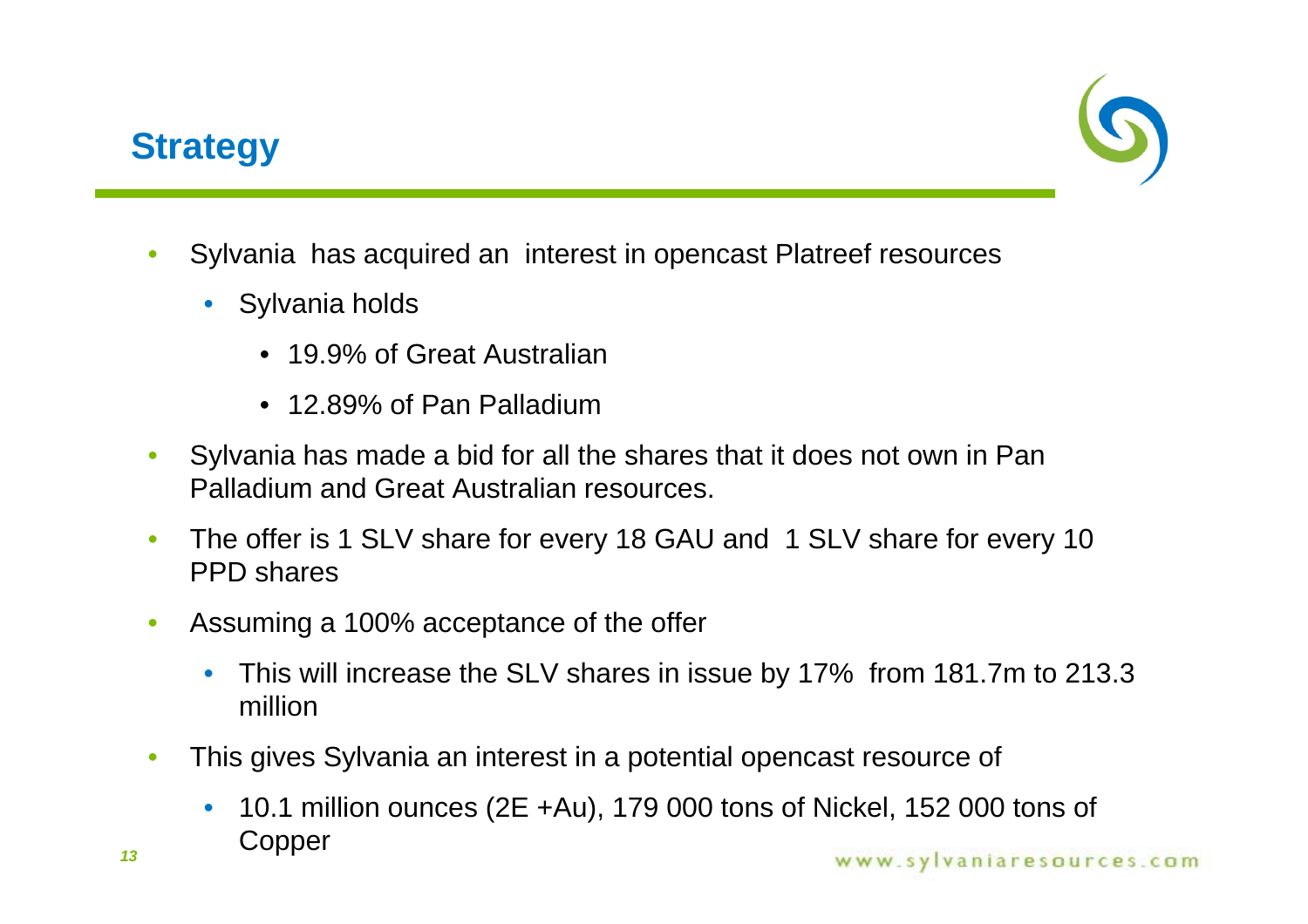### **Platreef properties**



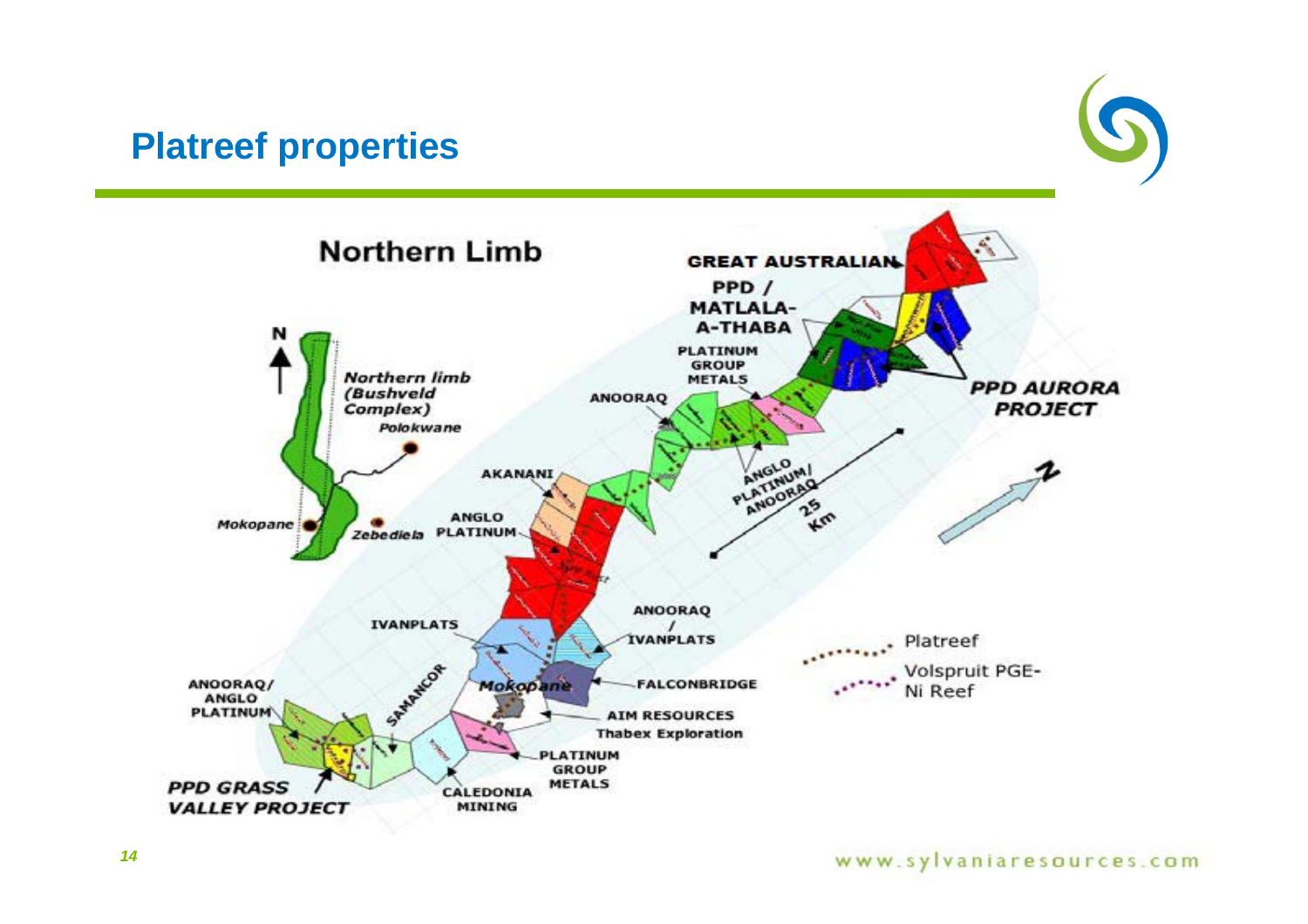### **Platreef Strategy**



- • Geological work required
	- $\bullet$ Harriets Wish drilling for indicated resource to commence shortly
	- $\bullet$  Aurora Inferred resource being upgraded to indicated and measured
	- $\bullet$ Grassvalley BFS being updated
- • Metallurgical work required
	- •Samples being tested to optimise flowsheet design
	- Sylvania is currently exploring the technology necessary to smelt low grade platinum concentrates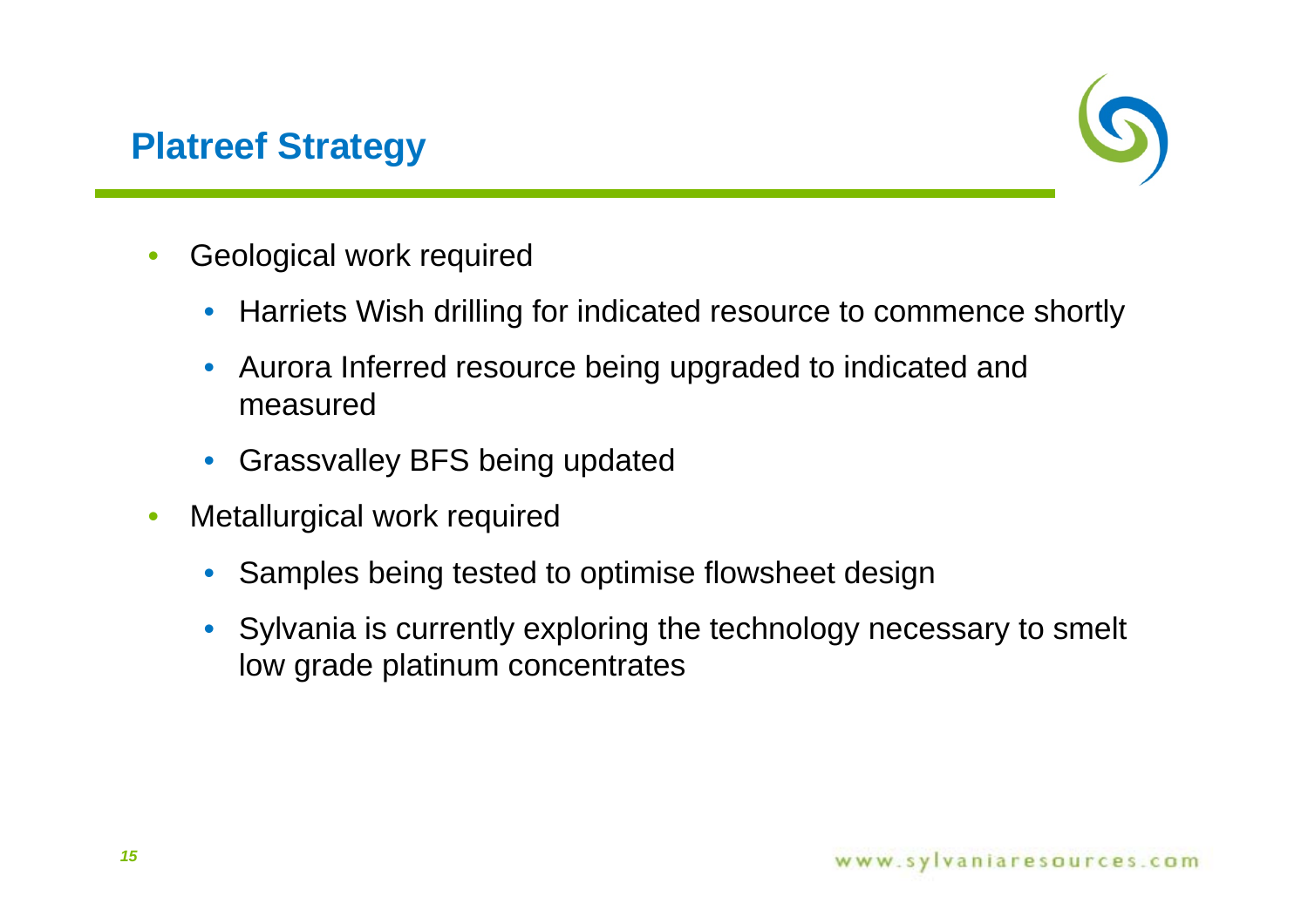

- • Sylvania believes that a sulphur roasting type process with **DC arc** smelting is applicable for low grade concentrates derived from Platreef type ore bodies
- • Sylvania is investigating various options for access to DC arc smelting technology (Acquisition or green fields)
- $\bullet$  Sylvania is investigating downstream processing opportunities for the metal alloy or metal slurry produced by DC arc smelting
- $\bullet$  The properties held in Great Australian and Pan Palladium have a 25 year life if mined at a rate of 11.2 million tons per annum giving potential annual production of:
	- Conservative PGE production potential 404 000 ozs per annum (Current dump operation steady state 90 000 oz/annum)
	- Ni 7 160 tons
	- $\bullet$  Cu 6 080 tons
- •This would require a 30MVA DC arc furnace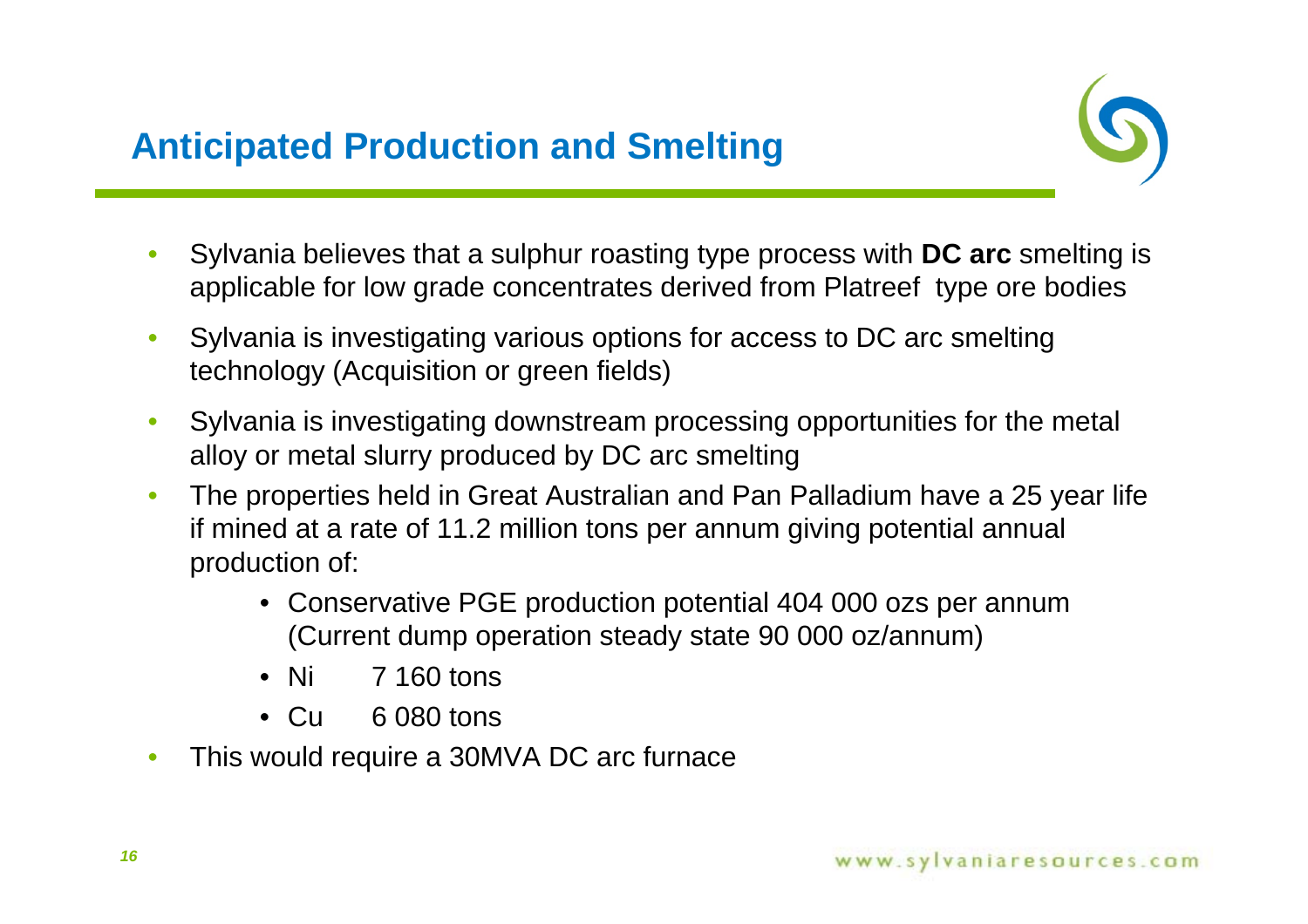

### **People**

- •Experienced board focused on value creation
- •Committed and talented employees and contractors
- •SHE-driven culture
- • Empowered
	- $\bullet$ Ehlobo Metals (Pty) Ltd



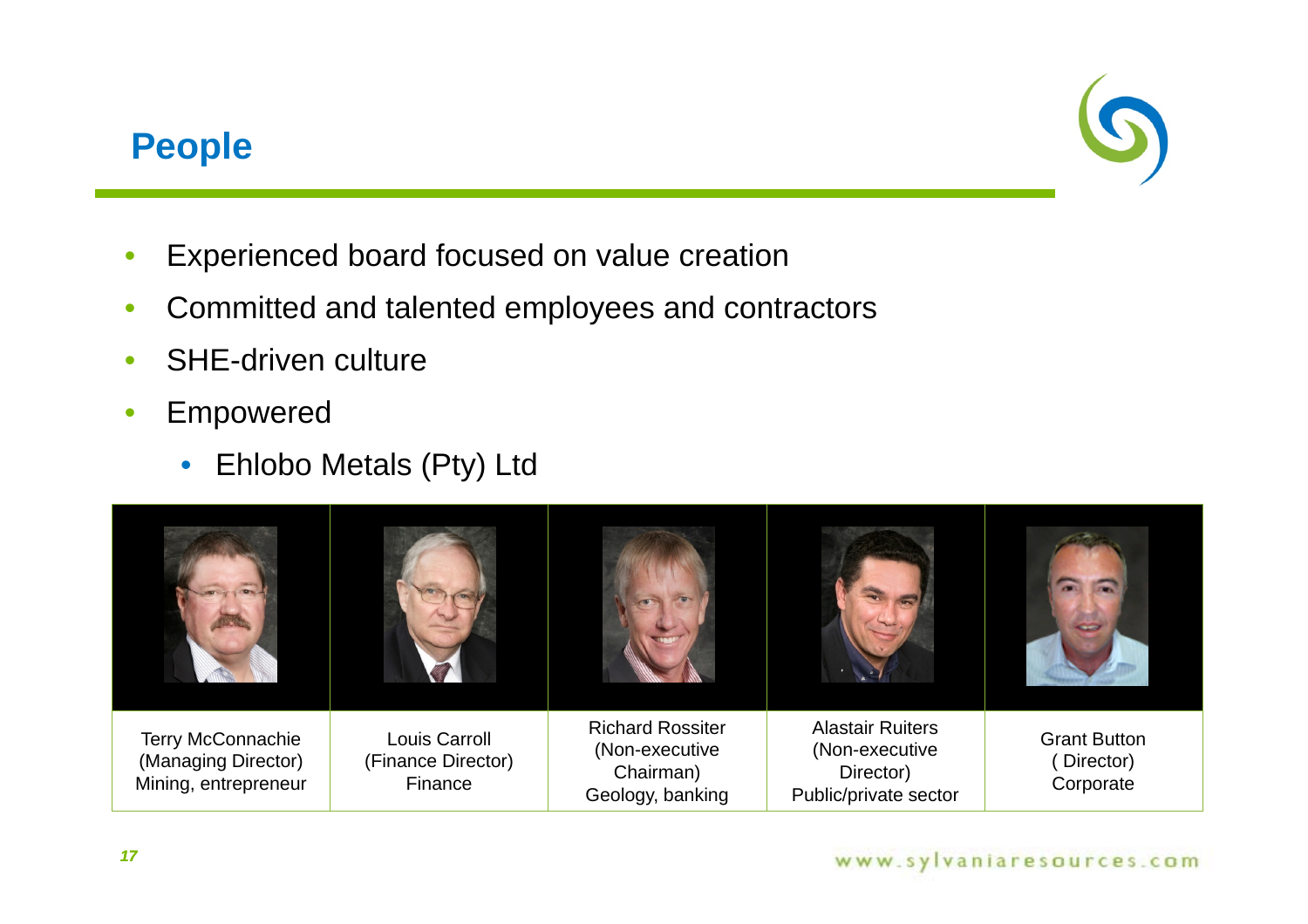

- • Sound Platinum Industry structure – low cost, low risk business model with sustained profitability in low metal price environment
- •Growth through Acquisitions and Mergers
- •People – growth focus and track record
- •Future – growth funded by robust cash flows and balance sheet
- •Attractive Valuation